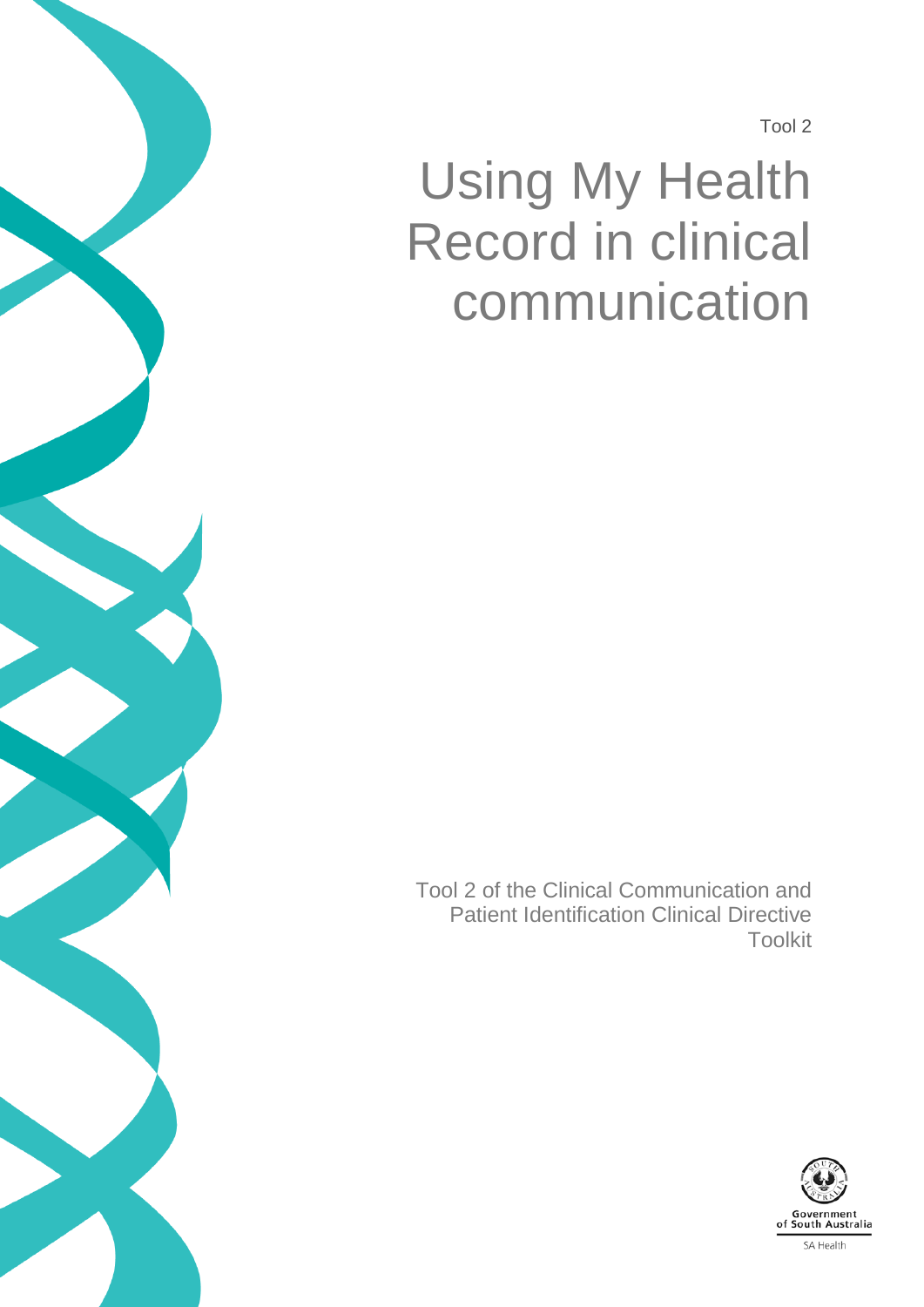#### **Contents**

**MHR in SA Health**

**Access to the MHR system for authorised users**

**Use of MHR in clinical care**

**Consent and MHR**

**Discharge summaries**

**Review and audit of the use of MHR**

**Sharing and security of patient information**

#### **This Tool must be read in conjunction with the SA Health Clinical Communication and Patient Identification Clinical Directive.**

Tool 1 – Clinical communication and teamwork

Tool 2 – Using My Health Record in clinical communication

Tool 3 – Patient identification and matching to intended care

Digital clinical information systems and technologies play an increasingly important role in documentation in the healthcare system.

# Purpose of Tool 2

This tool provides additional information to support health services to ensure excellence in the governance, practices and systems of use of My Health Record (MHR) as part of clinical communication between SA Health services and other health providers and consumers so that;

- > patient confidentiality and privacy requirements are respected
- > SA Health meets its obligations under
	- o *My Health Records Act 2012*
	- o *My Health Records Rule 2016*
	- o *My Health Record Regulations 2012*
- > SA Health services meet the requirements of [National Safety and Quality Health Service](https://www.safetyandquality.gov.au/our-work/assessment-to-the-nsqhs-standards/nsqhs-standards-second-edition/)  [Standards](https://www.safetyandquality.gov.au/our-work/assessment-to-the-nsqhs-standards/nsqhs-standards-second-edition/) (NSQHSS) second edition
- > health practitioners meet the requirements of their professional codes of practice, conduct and legislative requirements around clinical handover and transfer of care.

In providing care to one patient, clinicians may need to integrate information from more than one system to make a diagnosis and plan care. The NSQHS Standard 1 [Clinical Governance](http://www.nationalstandards.safetyandquality.gov.au/1.-clinical-governance)  [Standard](http://www.nationalstandards.safetyandquality.gov.au/1.-clinical-governance) requires organisations to integrate multiple information systems if they are used (Action 1.16).

Health services must evaluate potential risks such as patient mis-identification and record-matching, out of date information, inaccuracies, errors, gaps and duplications in data, and other data discrepancies.

Patient safety will be improved by:

 $>$  use of available electronic systems to provide consistent, comprehensive, timely and effective communication when handing over or receiving responsibility for the ongoing care of a patient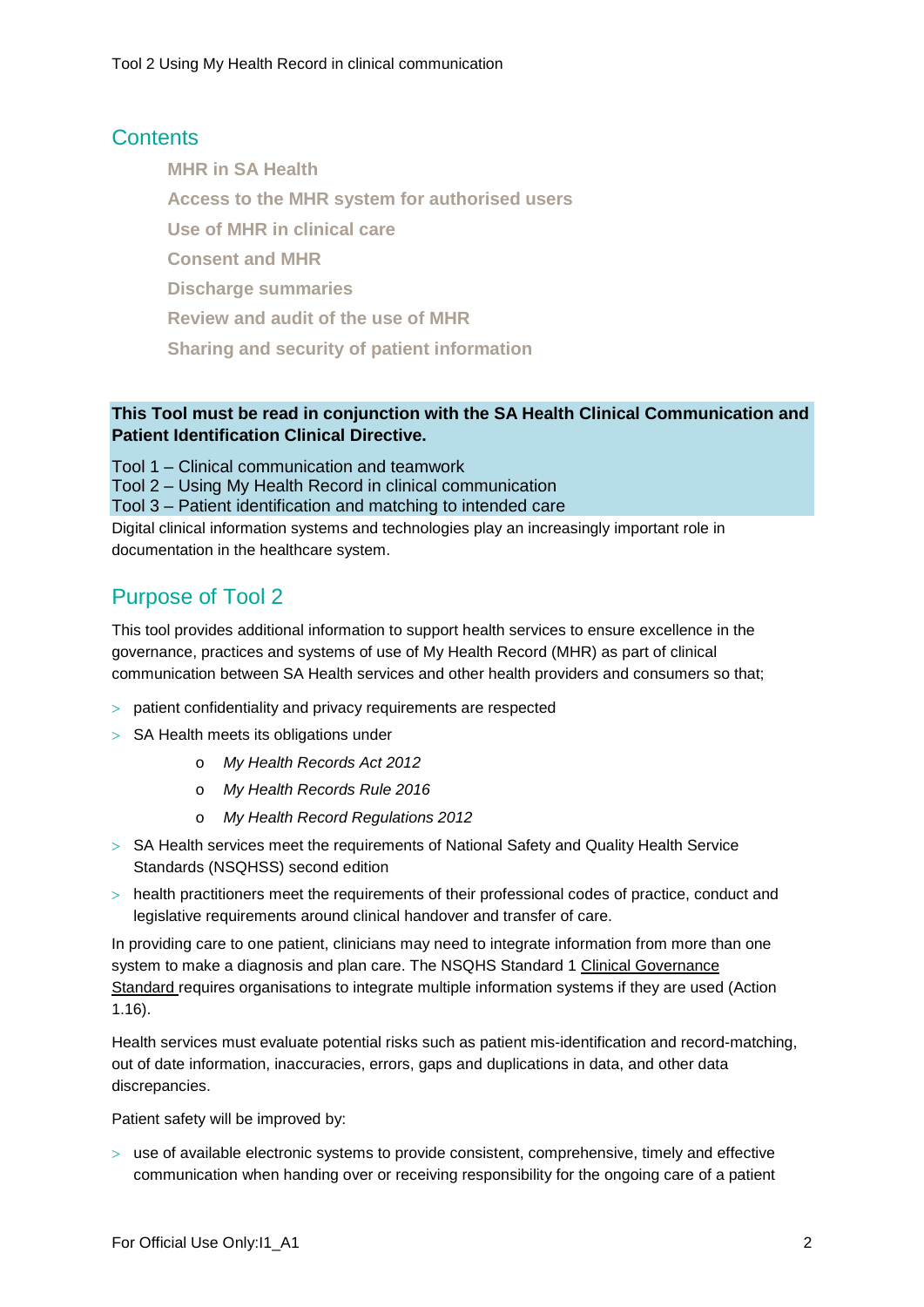- o that ensures the continuity, safety and quality of the patient's care is maintained throughout all health care and transfers of care
- o to communicate critical information, risks and alerts such as allergies.
- > health services developing, implementing and evaluating procedures that describe responsibilities, skills and knowledge required by staff for:
	- o accessing and integrating health information from multiple systems
	- o matching and verifying patient identification and currency of patient information
	- o detecting, reporting and resolution of data discrepancies, such as inaccuracies, omissions or errors, and delays or failures in the systems of exchange and documentation of clinical information.

## My Health Record (MHR) in SA Health

The [NSQHS Standard](https://www.safetyandquality.gov.au/our-work/assessment-to-the-nsqhs-standards/nsqhs-standards-second-edition/) 1 Clinical governance requires that health services work towards implementing systems that can provide clinical information into the MHR system.

MHR is a national secure online summary of an individual's health information that is patient controlled and accessible by authorised healthcare providers across Australia. Access may be limited by patient controls such as who can view the MHR and documents contained within the MHR.

MHR brings together health information from the patient, healthcare providers and Medicare.

Medicare data is available through MHR, including:

- > Medicare and Pharmaceutical Benefits Scheme (PBS) information held by the Department of Human Services
- > Medicare and Repatriation Schedule of Pharmaceutical Benefits (RPBS) information stored by the Department of Veterans' Affairs (DVA)
- > organ donation decisions
- $>$  immunisations that are included in the Australian Immunisation Register, including childhood immunisations and other immunisations received.

Patients, or someone authorised to represent the patient, can share additional information including:

- > contact numbers and emergency contact details
- > current medications
- > allergy information and any previous allergic reactions
- > Indigenous status
- > Veterans' or Australian Defence Force status
- > Advance Care Directive or plan or contact details of a Substitute Decision Maker.

SA Health is a registered healthcare provider with the MHR system that enables Individual Healthcare Providers and other relevant employees to access the MHR system on the organisation's behalf when there is a clinical need to do so. SA Health, as a registered provider, must comply with a range of obligations set out under the following legislation;

- > *My Health Records Act 2012*
- > *My Health Records Rule 2016*
- > *My Health Record Regulations 2012*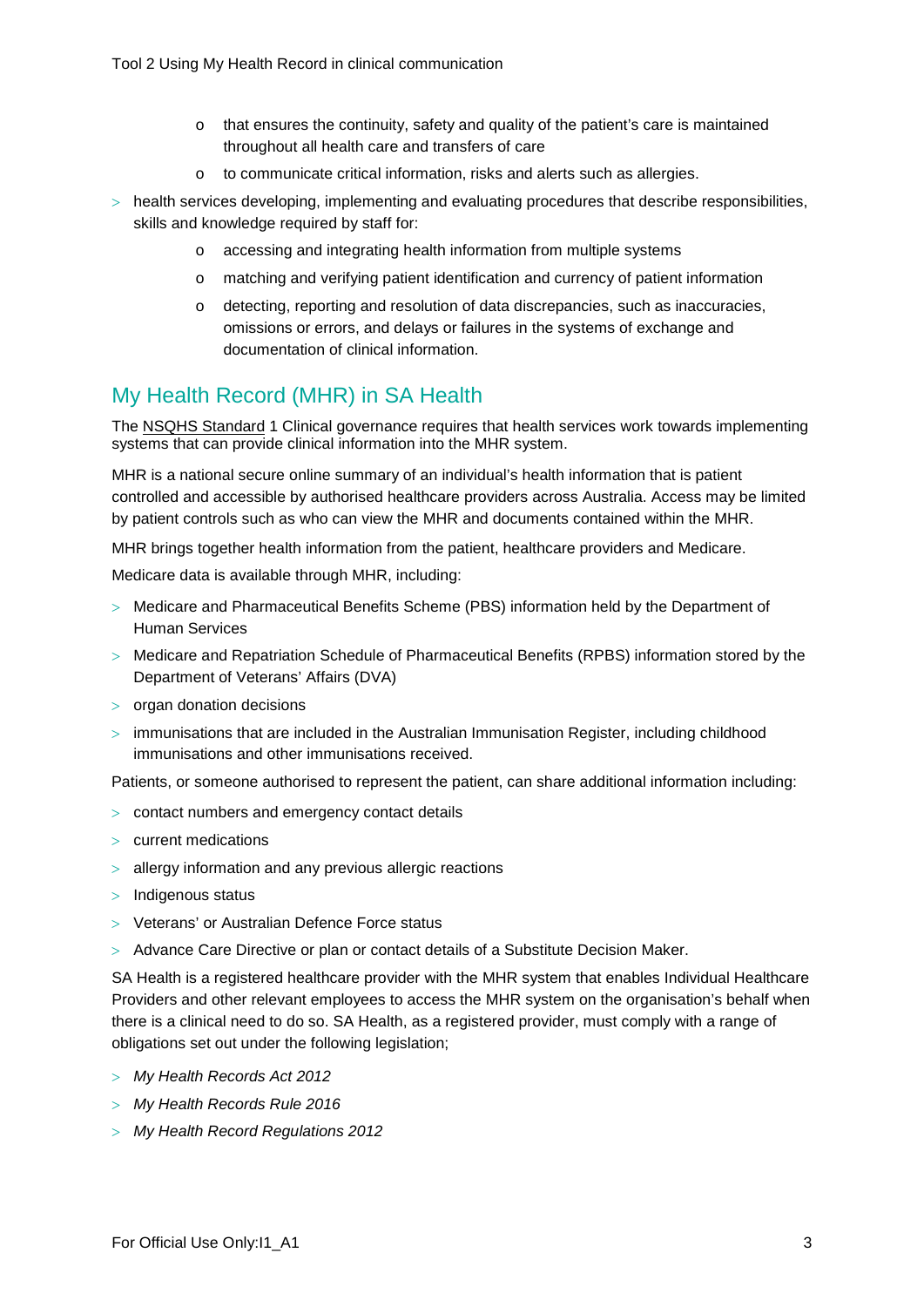These obligations specify that health services have:

- > applicable and accessible policies and procedures regarding training and appropriate employee access to patient records.
- > audit controls in place and that these are able to be audited for compliance.
- $>$  access controls provided by SA Health to the MHR system are in place that meet these obligations.

SA Health provides training for users who require access to the MHR. This includes an instruction guide as to how to access the MHR, document types contained within it and how these may be utilised in clinical practice. These training materials are located on the SA Health intranet, including guides, frequently asked questions and short videos providing an overview of MHR access and use. These training guides and videos are also tailored to metropolitan and country users of the MHR.

On discharge or transfer of care, uploading patient information to the MHR system, such as a Discharge Summary, does not relieve SA Health employees of any obligations to communicate information to a patient and to healthcare professionals responsible for the patient's next episode of care, for example a GP or aged care facility.

Where a patient is under the age of 18 years, health information will not be uploaded to the patient's MHR. This includes parents of new born children, who have a choice to have a MHR created for their child/children.

Refer to the MHRE Project information [on the SA Health intranet.](http://inside.sahealth.sa.gov.au/wps/wcm/connect/non-public+content/sa+health+intranet/resources/my+health+record+expansion+project+frequently+asked+questions)

#### Access to the MHR system for authorised users

SA Health provides access for authorised users to the MHR via SA Health ICT infrastructure only. SA Health will not provide access to MHR via other facilities or departments. Access to the MHR is provided throughout LHNs either using the PAS or via a separate MHR viewer, by authorised users within SA Health.

For authorised users, read only access to MHR is managed via Health Active Directory account (HAD) login details, regardless of whether MHR is viewed via Sunrise EMR (EPAS), or the separate MHR viewer. Access to the MHR via a generic HAD account is not authorised.

All access to MHR must be by an authorised user only, and in the context of providing an episode of care. Non clinicians (for example; patient information officers) can access MHR to determine if the record contains information/alerts that are immediately relevant to care and to note this in the medical record. Accessing an individual's MHR outside of the context of providing an episode of care constitutes misuse of the MHR, and under the *[My Health Records Act](https://www.legislation.gov.au/Details/C2017C00313)* (2012) severe penalties, including imprisonment can be applied for unauthorised use of the MHR.

| Profession Type | <b>Profession Occupation</b> |
|-----------------|------------------------------|
| Medicine        | Intern                       |
|                 | <b>RMO</b>                   |
|                 | Registrar                    |
|                 | Consultant                   |

Authorised users can only include: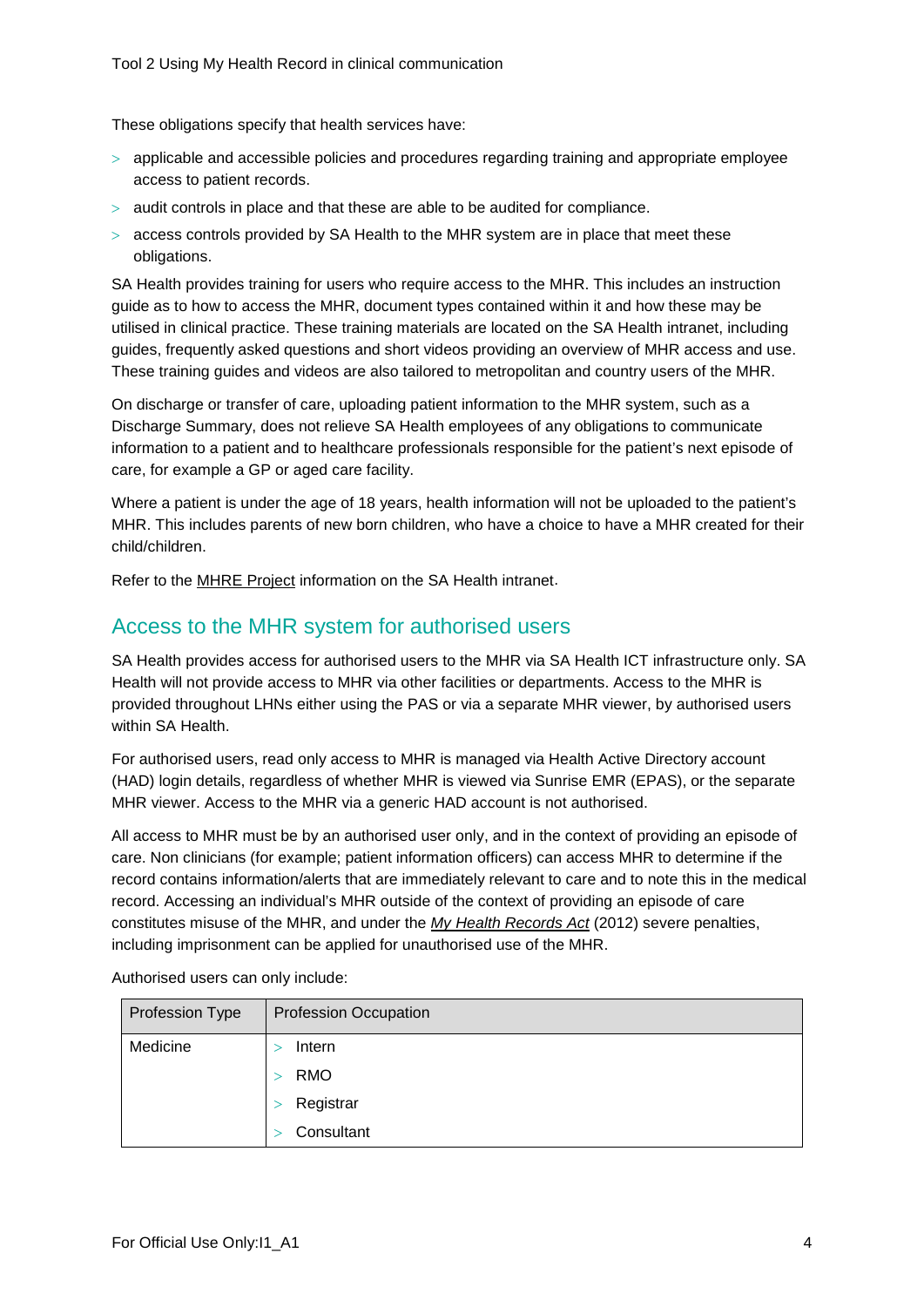| <b>Profession Type</b>   | <b>Profession Occupation</b>                                                                                                                                                       |
|--------------------------|------------------------------------------------------------------------------------------------------------------------------------------------------------------------------------|
| <b>Allied Health</b>     | Allied Health Professionals (as listed in the AHP Schedule of the SA<br>$\geq$<br>Modern Public Sector Enterprise Agreement: Salaried 2017 or<br>subsequent Enterprise Agreements) |
|                          | Allied Health Assistants (as described in the AHA Schedule of the SA<br>$\geq$<br>Modern Public Sector Enterprise Agreement: Salaried 2017 or<br>subsequent Enterprise Agreements) |
| Nursing and<br>Midwifery | <b>Enrolled Nurses</b><br>$\mathbf{I}$                                                                                                                                             |
|                          | <b>Midwives</b>                                                                                                                                                                    |
|                          | <b>Nurse Practitioners</b>                                                                                                                                                         |
|                          | <b>Registered Nurses</b><br>>                                                                                                                                                      |
| Other                    | <b>SA Ambulance Clinical Operations</b><br>$\geq$                                                                                                                                  |
|                          | Aboriginal and Community Health Workers                                                                                                                                            |
|                          | Medical Scientists (as specified by SA Pathology only)                                                                                                                             |
|                          | Patient Information Officers (or equivalent)                                                                                                                                       |

SA Health manages employee access to the MHR. It is a manager's responsibility to authorise an individual's access to view the MHR, and only if the individual performs an appropriate role in the professions listed above to warrant access to MHR.

Approved users will be included in the HAD user group for MHR access. This grants access to all available documents which have been uploaded to the MHR. A manager may deem it appropriate to not provide access to the MHR for some Health Care Professionals as their workflows do not require access.

Upon completion of employment or if deemed that access is no longer required within SA Health, it is a manager's responsibility to notify eHealth Systems that access to the MHR needs to be revoked for that user.

# Use of MHR in clinical care

The MHR is not an authoritative medical record, and it is safest to assume information contained within a patient's MHR is not a complete record of a patient's clinical history and should be verified through other sources. The MHR does not replace the clinical systems used by healthcare providers or make those clinical systems redundant.

All data that has been uploaded to a patient's MHR is available to SA Health users, subject to any access restrictions applied by the patient. This includes documents from both private and public sector healthcare providers.

The MHR system includes an [emergency access function](https://www.myhealthrecord.gov.au/for-healthcare-professionals/howtos/emergency-access) that can be used to override any access restrictions applied to the record by the patient in certain circumstances.

Emergency access is only authorised under the *My Health Records Act* if:

- $>$  there is a serious threat to the individual's life, health or safety and their consent cannot be obtained (for example, due to being unconscious); or
- $>$  there are reasonable grounds to believe that access to the MHR of that patient is necessary to lessen or prevent a serious threat to public health or safety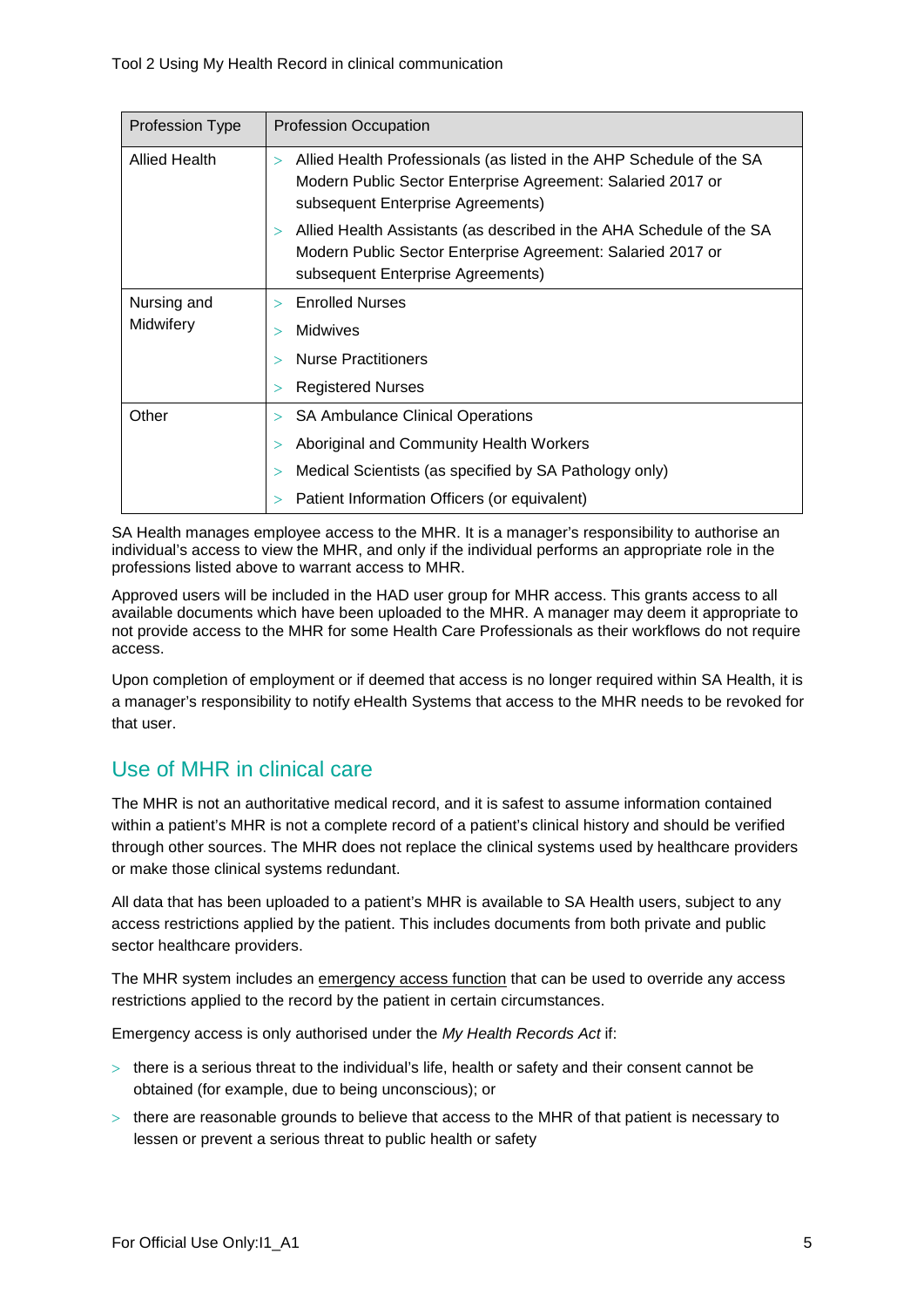Every instance of use of the MHR's emergency access function is individually audited by the MHR System Operator, the Australian Digital Health Agency. As part of the audit process SA Health is required to provide written confirmation that each use of this function was necessary to lessen or prevent a serious threat to the consumer or another individual's life. This function should not be utilised except in such circumstances, and the reason for its use should be noted in the medical record.

Documents should only be printed for clinical care and should not to be distributed to a patient or their carer. Patients are advised to print these documents by logging into their MHR, or by speaking to their GP.

SA Health does not currently provide the capability for users to add content directly to a patient's MHR. SA Health will only upload data to the MHR from its conformant systems, which are Sunrise EMR and OACIS.

SA Health sends the following clinical documents to the MHR for patients who have one:

- > OACIS Medical & Maternity Discharge Summaries (enabled 2013)
- > PAS Discharge Summaries (enabled 2017)
- > Pathology Results (enabled May 2019)
- > Medical Imaging Reports (enabled April 2019).

Information is sent to the MHR from these systems in a format that is compliant with the Australian government MHR System Operator's specifications.

Where a patient is under the age of 18 years, health information will not be uploaded to the patient's MHR by SA Health. This aims to avoid inadvertently placing party/parties at risk in situations where there is conflict.

#### Consent and MHR

If a patient has a MHR, the [My Health Records Act 2012](https://www.legislation.gov.au/Details/C2017C00313) authorises a health care professional to contribute information to that record without requiring the patient's consent. This is commonly referred to as implied consent". While in most cases an individual will consent to their personal information being shared, there may be times when the individual does not wish details of treatment to be uploaded to their MHR.

The *My Health Records Act 2012* requires that a patient notifies their health care professional if they do not wish to have a particular record sent to their MHR. If a patient notifies a health care professional that they do not want a record to be uploaded to their MHR, the health care professional is legally obliged under the *My Health Records Act 2012* to take reasonable steps to comply with this request, which is commonly referred to as 'withdrawal of consent'. For information on SA Health's procedures for withdrawal of consent, please refer to the [MHR Project page.](http://inside.sahealth.sa.gov.au/wps/poc?urile=wcm:path%3A%2FNon-public%2BContent%2FSA%2BHealth%2BIntranet%2FBusiness%2Bunits%2FHealth%2BReform%2FProjects%2FeHealth%2FMy%2BHealth%2BRecord%2BExpansion%2BProject)

SA Health has implemented features within its systems that enable the following records to be withheld from the MHR if a patient withdraws consent:

- > Discharge Summaries from OACIS/Sunrise EMR (EPAS)
- > Pathology Reports from EPLIS
- > Medical/Diagnostic Imaging Reports from ESMI.
- > There is no obligation under the *My Health Records Act 2012* for a health care professional to upload a record to MHR. SA Health recognises and supports that at times a health care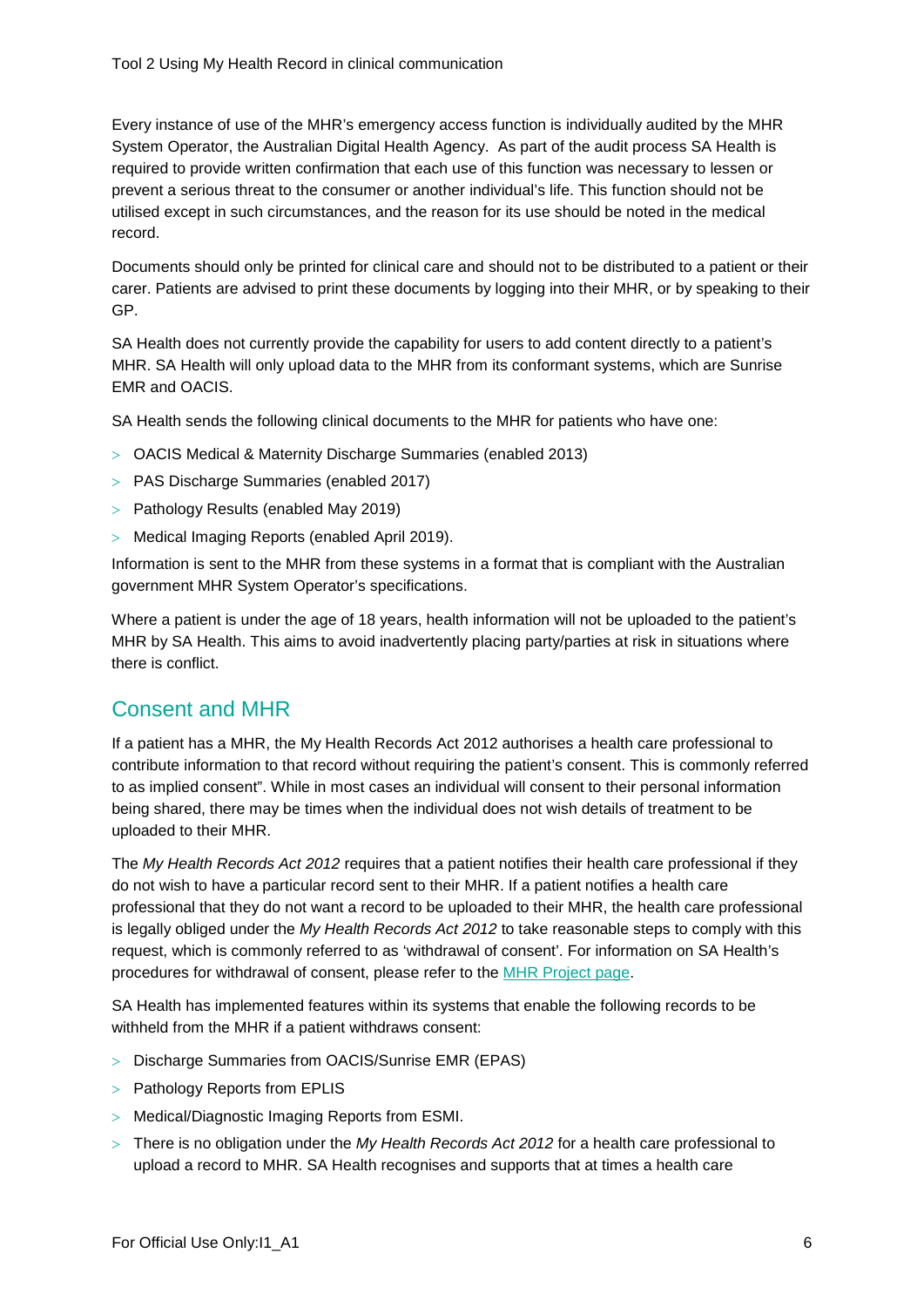professional may consult with the patient and come to a decision that a record should not be uploaded to MHR, or that a health care professional may arrive at this decision themselves.

SA Health provides training for health care professionals about how to comply with a patient's withdrawal of consent, and an instruction guide detailing steps to be taken within OACIS, Sunrise EMR (EPAS), EPLIS, ESMI and via paper orders. These training materials are located on SA Health intranet services, including guides, frequently asked questions and short videos providing an overview of MHR access and use. These training guides and videos are also tailored to metropolitan and country users of the MHR.

This Clinical Directive may be used to support Local Health Networks develop procedures and resources to assist in providing patients with their rights and responsibilities in relation to MHR use and access.

### Discharge summaries

At the completion of any patient episode of care, comprehensive information must be provided within 48 hours to the General Practitioner nominated by the patient, other treating doctor(s) and health professionals who will be providing care to enable continuity of care. [\(System Wide Discharge](http://inside.sahealth.sa.gov.au/wps/wcm/connect/3678388043cf9fed99b7bd1013b2c54b/Guideline_Transfer%2Bof%2BIndividuals_26062018.pdf?MOD=AJPERES&CACHE=NONE&CONTENTCACHE=NONE)  [Directive and Transfer of Individuals between Public Health Services and Residential Aged Care](http://inside.sahealth.sa.gov.au/wps/wcm/connect/3678388043cf9fed99b7bd1013b2c54b/Guideline_Transfer%2Bof%2BIndividuals_26062018.pdf?MOD=AJPERES&CACHE=NONE&CONTENTCACHE=NONE)  [Services Policy Guideline\).](http://inside.sahealth.sa.gov.au/wps/wcm/connect/3678388043cf9fed99b7bd1013b2c54b/Guideline_Transfer%2Bof%2BIndividuals_26062018.pdf?MOD=AJPERES&CACHE=NONE&CONTENTCACHE=NONE)

[Th](http://inside.sahealth.sa.gov.au/wps/wcm/connect/3678388043cf9fed99b7bd1013b2c54b/Guideline_Transfer%2Bof%2BIndividuals_26062018.pdf?MOD=AJPERES&CACHE=NONE&CONTENTCACHE=NONE)e guide [10 Minimum Standards for Communication between Health Services and General](https://ama.com.au/article/10-minimum-standards-communication)  [Practitioners and Other Treating Doctors](https://ama.com.au/article/10-minimum-standards-communication) (Australian Medical Association 2017) is recommended for SA Health services and medical practitioners.

In the event of the death of a patient, a discharge summary must be provided to the referring hospital and to the nominated general practitioner.

Uploading patient information, such as a Discharge Summary, to the MHR system on discharge does not relieve SA Health employees of any obligations to communicate information to a patient and to healthcare professionals responsible for the patient's next episode of care, for example a GP or aged care facility.

There are [National guidelines for on-screen presentation of discharge summaries.](https://www.safetyandquality.gov.au/publications/national-guidelines-for-on-screen-presentation-of-discharge-summaries/)

## Review and audit of the use of MHR

SA Health may be required by the Australian Government MHR System Operator to audit access to a patient's MHR by SA Health staff. Where this is required, such audit will be undertaken in accordance with current eHealth Systems [policies and procedures](http://inside.sahealth.sa.gov.au/wps/wcm/connect/non-public+content/sa+health+intranet/business+units/ehealth+systems/ehealth+systems+policies) regarding system access. SA Health has access to a data log indicating individual SA Health staff that have accessed a patient's record, inclusive of the date/time of access as well as document types reviewed.

It is important to note that unlawful use of the [emergency access function](https://www.myhealthrecord.gov.au/for-healthcare-professionals/howtos/emergency-access) is subject to civil and/or criminal penalties under the *My Health Records Act*. Every instance of use of the MHR's emergency access function is individually audited by the MHR System Operator. The penalty framework supporting the MHR system and the Healthcare Identifiers Service is set out in the *My Health Records Act 2012* and *Healthcare Identifiers Act 2010.*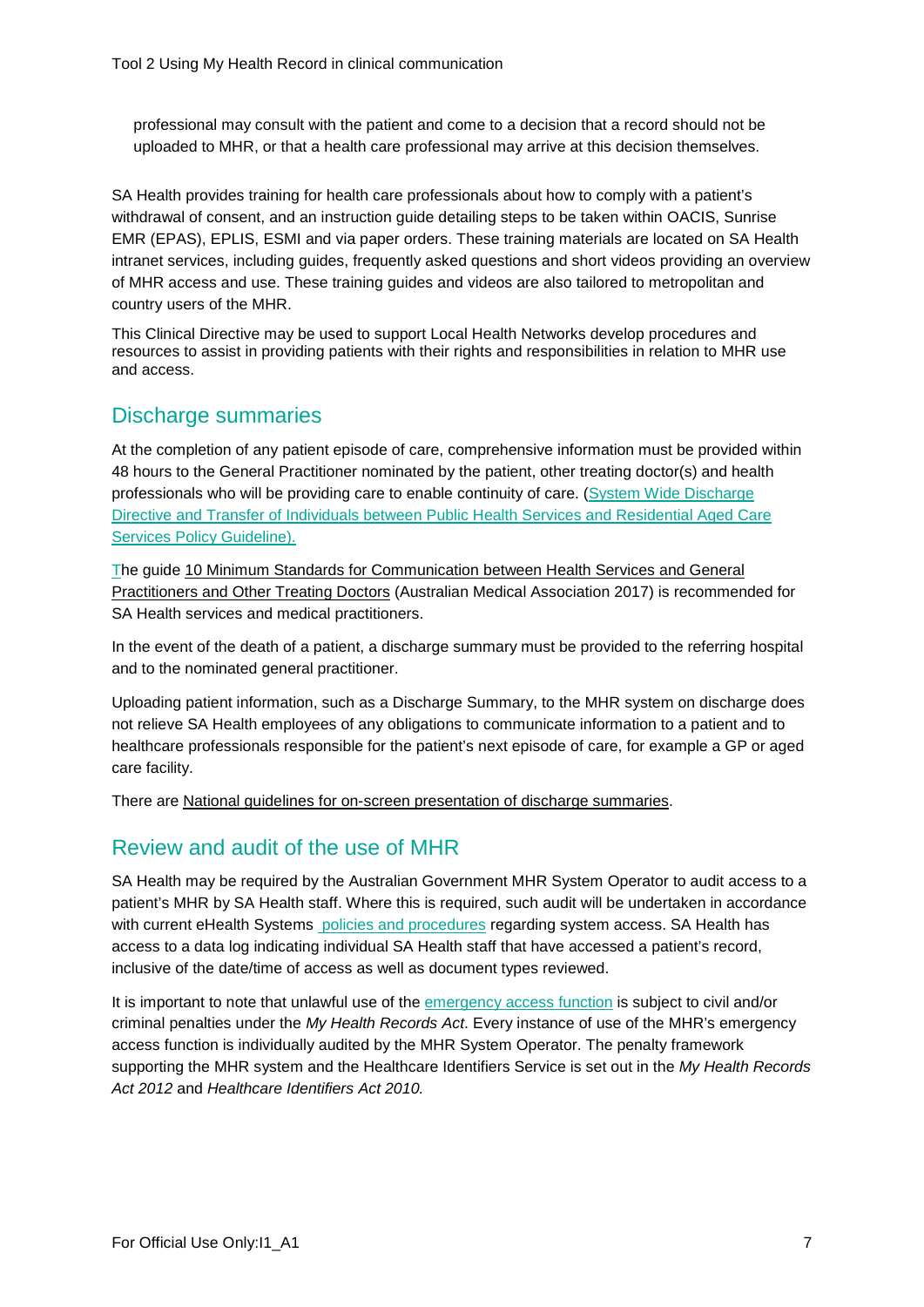# Sharing and security of patient information

All SA Health staff are required by this clinical directive and their Codes of Conduct to abide by privacy legislation and professional guidelines to protect the privacy and confidentiality of patients receiving care.

Health Services must collect, keep secure, use or disclose personal information within the legislative, statutory and policy requirements applicable to SA Health, such as the Information Privacy Principles [Instruction](https://www.archives.sa.gov.au/content/privacy-guidelines-infosheets) and the [Freedom of Information \(FOI\) Policy Directive.](http://inside.sahealth.sa.gov.au/wps/wcm/connect/non-public+content/sa+health+intranet/business+units/health+system+development/office+of+the+chief+executive/policies/directives/freedom+of+information+policy+directive)